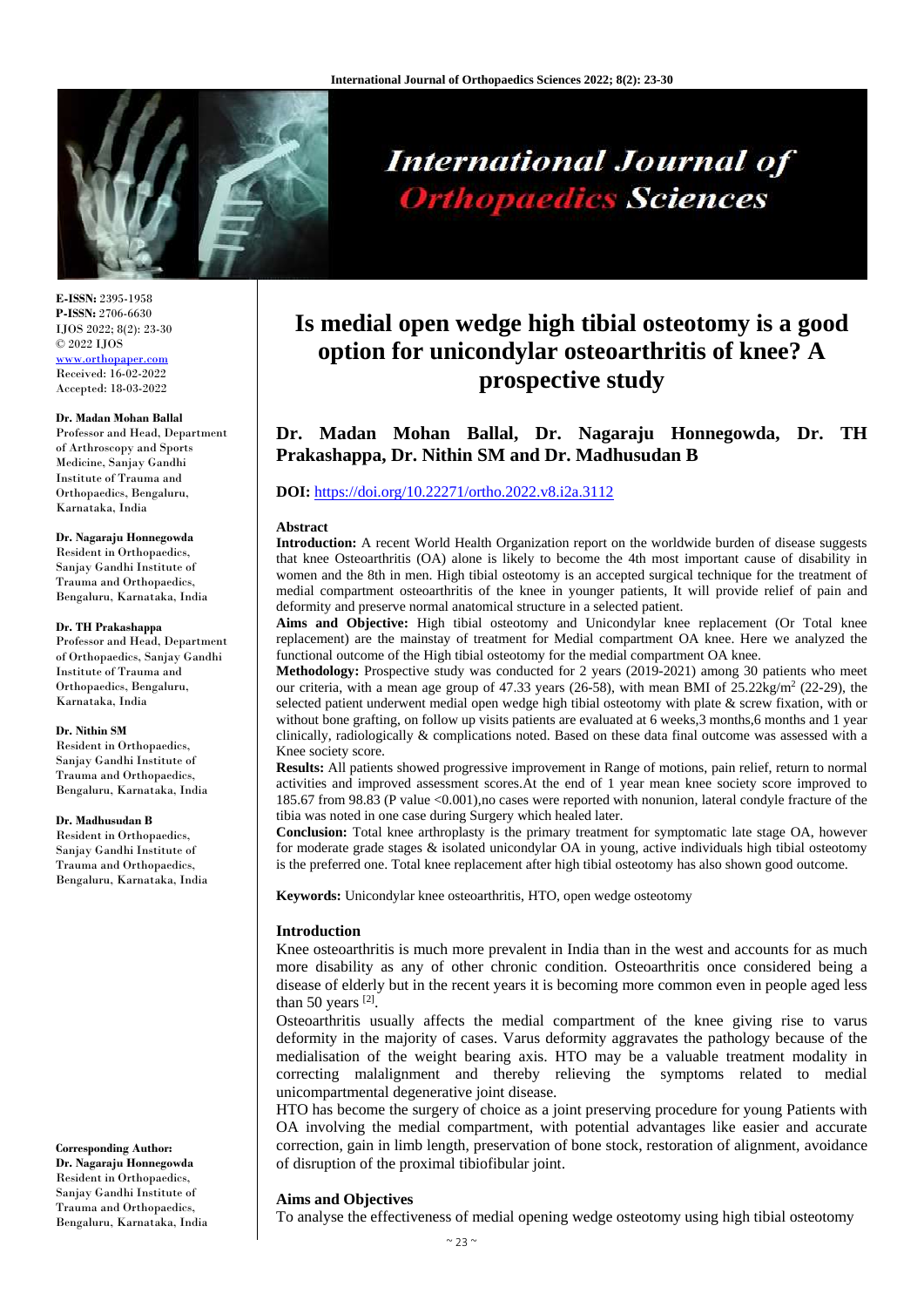plate in patients with early medial compartment osteoarthritis of the knee joint by

- 1 Pain relief, range of motion, deformity correction, radiological assessment and comparing pre-operative and post-operative functional status with Knee society score
- 2 To record any complications peri-operatively and in the early post-operative period.

**Materials and Methods of study Study design:** Prospective study.

**Study period:** November 2019 to January 2021.

**Place of study:** Sanjay Gandhi Institute of Trauma and Orthopaedics, Bangalore.

# **Sample size**

It is a hospital-based study with a sample size of 30. (Calculated based on previous studies) who are fulfilling the inclusion criteria.

Patients are evaluated using x-ray, CT scanogram, Proper pre op planning to assess the correction required. All patients are followed up with serial post op radiography and Knee society score at 3 months, 6 months and 1 year. Pre op varus angle was calculated for each patient by using CT scanogram

# **Inclusion criteria**

- 1 Unicompartmental Osteoarthritis of knee involving Medial compartment (kallgren and lawrence classification grade III and less)
- 2 Age:  $< 60$  years
- 3 Knee flexion more than 90 degrees
- 4 The patient must able to use crutches / walker
- 5 The patient should have sufficient muscle strength and motivation to carry out
- 6 rehabilitation program
- 7 BMI less than 35%
- 8 willing to participate in the clinical investigation

## **Exclusion criteria**

- 1 More than one compartment involvement
- 2 Flexion contracture more than 20 degrees
- 3 Tibial thrust more 1cm
- 4 patient with a ligament injury
- 5 More than 20 degrees of varus correction required
- 6 History of inflammatory arthritis
- 7 Significant peripheral vascular disease

# **Surgical technique**

After regional or general anaesthesia, a Skin incision is made on the medial aspect of the proximal tibia. Longitudinal incision starting just below the joint line between the medial border of the patellar ligament and posterior margin of tibia,soft tissue dissection done, K- wire placement done by Leg in full extension and knee joint is placed in exact AP view under fluoroscopy. 2 mm K- wire is passed starting from medial cortex about 4 cms below joint line to proximally towards lateral cortex about 1 cm below joint line,Using saw osteotomy cut is made along the k wires leaving 1 cm of lateral cortex intact. Attention must be given to complete the osteotomythe of posteromedial tibial cortex. Osteotomy site is opened with valgus stress for desired angle, which is confirmed by cable method per operatively. It should be opened slowly in Order to prevent fracturing of the lateral cortex. Due to medial collateral ligament, complex the

osteotomy tends to open more anteriorly which increases posterior inclination of tibial plateau. Therefore, it is important to release the long superficial fthe ibres of ligament for symmetrical opening of osteotomy. After opening the osteotomy site. HTO plate along with attached metal block is inserted and locked with locking screws.



**Fig 1:** Skin incion



**Fig 2:** K wire placement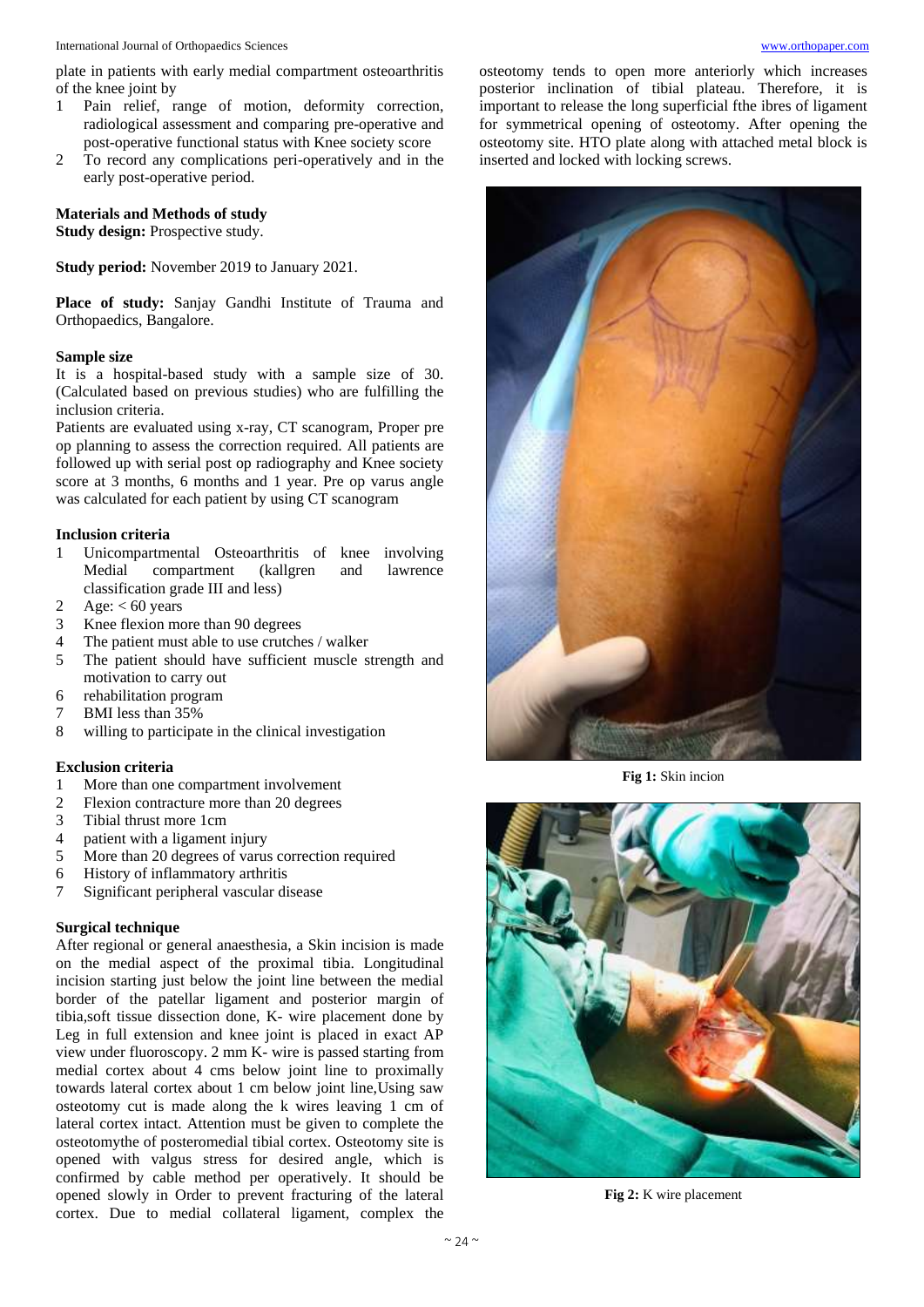

**Fig 3:** Osteotomy saw placement



**Fig 4:** Plate fixation image

# **Post-operative protocol**

- 1 Static quadriceps and ankle pumping exercises on the day of surgery
- 2 Non weight bearing walking for 6 weeks
- 3 Partial weight bearing 6 to 12 weeks
- 4 Complete weight bearing after 12 weeks
- 5 Follow up evaluation by standing radiographs, knee society scoring and visual analogue scale

# **Results**

Medial open wedge osteotomy using high tibial osteotomy plate was performed in 30 patients in age group between 25 yrs. to 60 yrs. patients were followed regularly between 3 months to 12 months

# **Age distribution**

Out of 30 patients, 12 were between age group of 50 to 60 yrs. and 13 patients between 40 to 50 yrs.

**Table 1:** Age wise distribution of study patients

| <b>Variable</b> | Category    |       | $\frac{6}{6}$ |  |
|-----------------|-------------|-------|---------------|--|
|                 | $<$ 30 yrs. |       | 3.3%          |  |
| Age             | 31-40 yrs.  |       | 13.3%         |  |
|                 | 41-50 yrs.  | 13    | 43.3%         |  |
|                 | 51-60 yrs.  | 12    | 40.0%         |  |
|                 |             | Mean  | <b>SD</b>     |  |
|                 | Mean        | 47.33 | 7.84          |  |
|                 | Range       |       | $26 - 58$     |  |



**Fig 5:** Age wise distribution of study patients

## **Side of knee involvement**

The left knee is involved in 19 the patients and right knee 11 in patients.

**Table 2:** Side of knee involvement

| Sex   | <b>Frequency</b> | <b>Percentage</b> |
|-------|------------------|-------------------|
| Left  | q                |                   |
| Right |                  |                   |
| Total |                  | በበ%               |



**Fig 6:** Sex distribution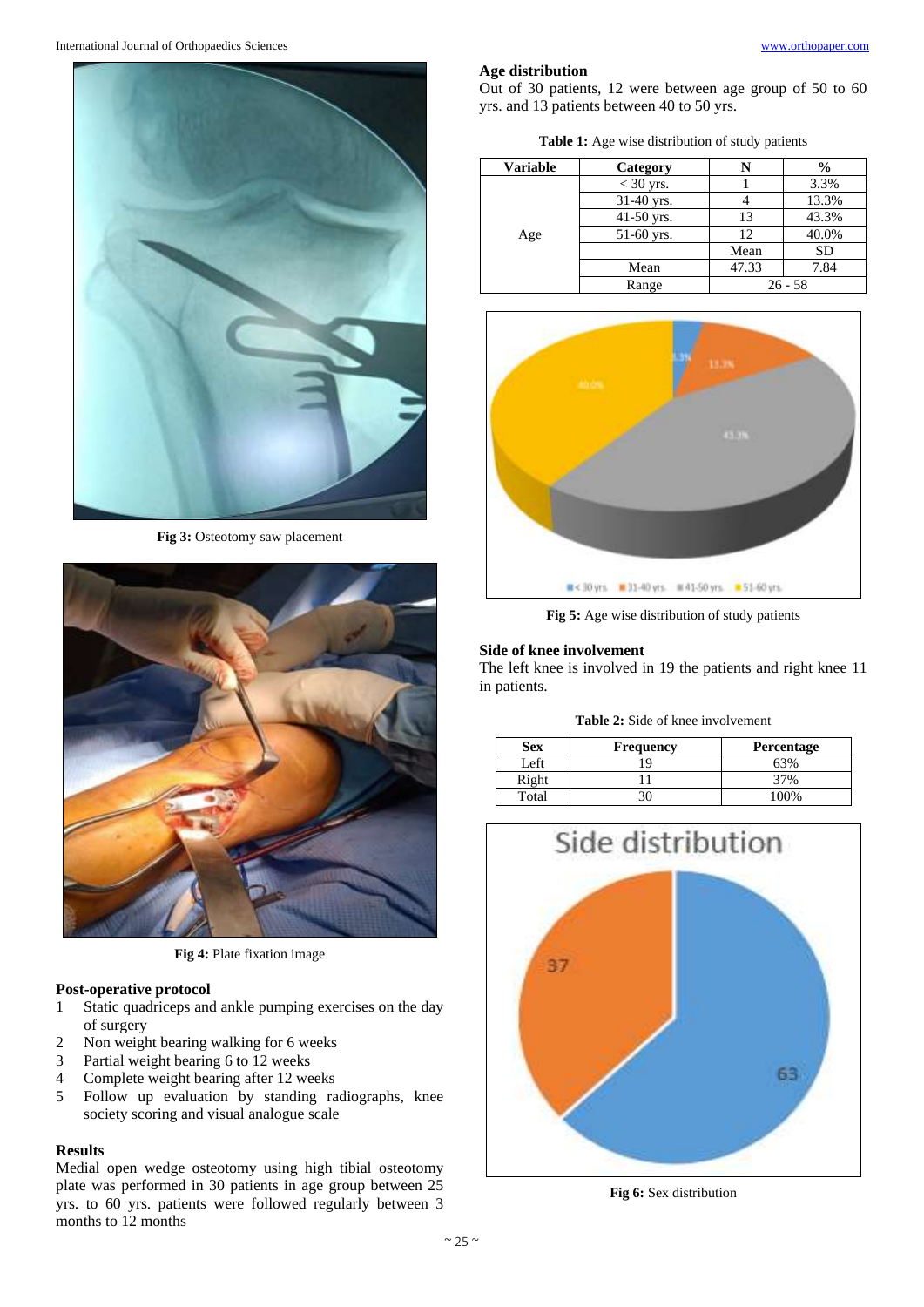

**Table 3:** Distribution of study patients based on their Occupation





**Fig 7:** Distribution of study patients based on their Occupation

# **BMI**

All 30 patients who underwent study within BMI of 35%, Out of 30 patients 16 were overweight, 14 were normal weight

**Table 4:** Distribution of study patients based on their BMI Status

| Variable          | Category      | $\frac{6}{9}$ |           |  |  |
|-------------------|---------------|---------------|-----------|--|--|
| <b>BMI</b> Status | Normal Weight | 14            | 46.7%     |  |  |
|                   | Over Weight   | 16            | 53.3%     |  |  |
|                   |               | Mean          | <b>SD</b> |  |  |
|                   | Mean          | 25.22         | 2.10      |  |  |
|                   | Range         |               | $22 - 29$ |  |  |



**Fig 8:** Distribution of study patients based on their BMI Status

# **Preoperative and postoperative degree of deformity**

The varus deformity in these patients were graded as mild (5- 7 degrees), moderate  $(8-10$  degrees), and severe  $(> 10$ degrees). Out of 30 patients 15 patients had moderate varus deformity, 6 had severe and 6 had mild varus deformity

**Table 5:** Distribution of study patients based on the deformity condition

| Variable               | Category    | N  | $\frac{0}{0}$ |
|------------------------|-------------|----|---------------|
|                        | 5-7 Varus   | y  | 30.0%         |
| Pre-op Varus           | 8-10 Varus  | 15 | 50.0%         |
|                        | 11-16 Varus | 6  | 20.0%         |
| Post-op Valgus / Varus | 1-2 Valgus  |    | 23.3%         |
|                        | 2-4 Valgus  | 20 | 66.7%         |
|                        | Neutral     |    | 3.3%          |
|                        | 2-4 Varus   |    | 6.7%          |



**Fig 9:** Distribution of study patients based on the deformity condition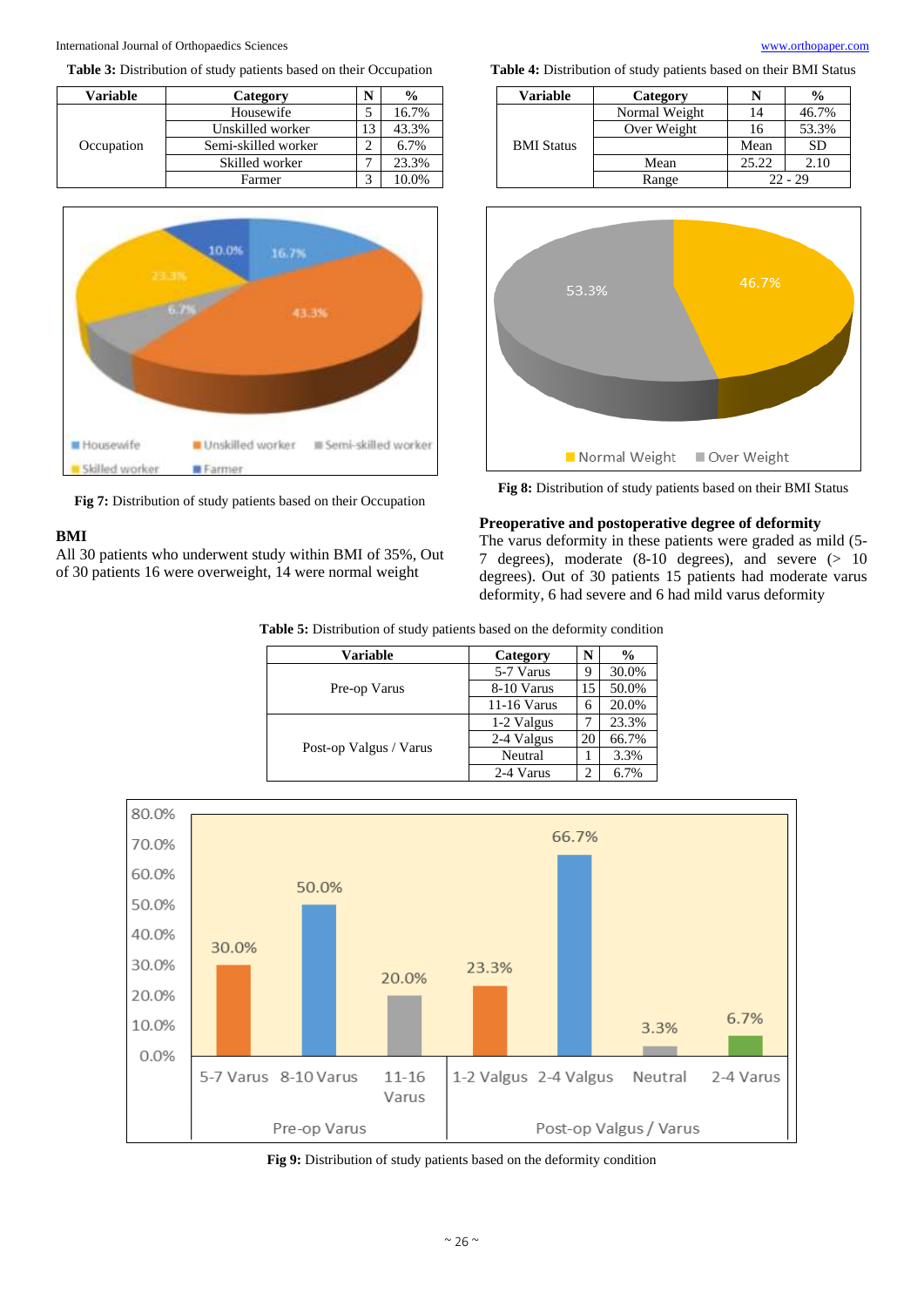|  |  |  | Table 6: Knee Society Score |  |
|--|--|--|-----------------------------|--|
|--|--|--|-----------------------------|--|

| Comparison of mean KS scores between different time intervals among study patients using Repeated Measures of ANOVA Test |    |        |       |     |     |                |  |
|--------------------------------------------------------------------------------------------------------------------------|----|--------|-------|-----|-----|----------------|--|
| Time                                                                                                                     |    | Mean   | SD    | Min | Max | <b>P-Value</b> |  |
| Pre op                                                                                                                   | 30 | 98.83  | 10.78 | 75  | 115 |                |  |
| Post-op 3 Months                                                                                                         | 30 | 134.50 | 7.47  | 120 | 145 | $< 0.001*$     |  |
| Post-op 6 Months                                                                                                         | 30 | 168.33 | 11.17 | 135 | 190 |                |  |
| Post-op 1 Year                                                                                                           | 30 | 185.67 | 11.12 | 150 | 195 |                |  |

\* - Statistically Significant

|  |  | <b>Table 7:</b> Knee Society Score |  |
|--|--|------------------------------------|--|
|  |  |                                    |  |

| Multiple comparisons of mean difference in the KS scores b/w time intervals using Bonferroni's Post hoc Test |           |                  |                      |                |            |  |  |  |
|--------------------------------------------------------------------------------------------------------------|-----------|------------------|----------------------|----------------|------------|--|--|--|
|                                                                                                              |           | Mean Diff. (I-J) | 95% CI for the Diff. | <b>P-Value</b> |            |  |  |  |
| $(I)$ Time                                                                                                   | $J)$ Time |                  | Lower                | <b>Upper</b>   |            |  |  |  |
| Pre-op                                                                                                       | 3 Months  | $-35.67$         | $-42.43$             | $-28.90$       | $< 0.001*$ |  |  |  |
|                                                                                                              | 6 Months  | $-69.50$         | $-77.60$             | $-61.40$       | $< 0.001*$ |  |  |  |
|                                                                                                              | l Year    | $-86.83$         | $-95.36$             | $-78.31$       | $< 0.001*$ |  |  |  |
| 3 Months                                                                                                     | 6 Months  | $-33.83$         | $-39.34$             | $-28.33$       | $< 0.001*$ |  |  |  |
|                                                                                                              | 1 Year    | $-51.17$         | $-56.67$             | $-45.67$       | $< 0.001*$ |  |  |  |
| 6 Months                                                                                                     | Year      | $-17.33$         | $-20.78$             | $-13.89$       | $< 0.001*$ |  |  |  |

\* - Statistically Significant



# **Fig 10:** Knee Society Score

**Table 8:** Complications

| Distribution of study patients based on the Post-op Complications |                                 |    |       |  |  |  |
|-------------------------------------------------------------------|---------------------------------|----|-------|--|--|--|
| <b>Variable</b>                                                   | N<br>Category                   |    |       |  |  |  |
| Post-op Complications                                             | Superficial Infection           |    | 6.7%  |  |  |  |
|                                                                   | Lateral Tibial condyle fracture |    | 3.3%  |  |  |  |
|                                                                   | <b>Implant Prominence</b>       |    | 3.3%  |  |  |  |
|                                                                   | Under correction                |    | 6.7%  |  |  |  |
|                                                                   |                                 | 24 | 80.0% |  |  |  |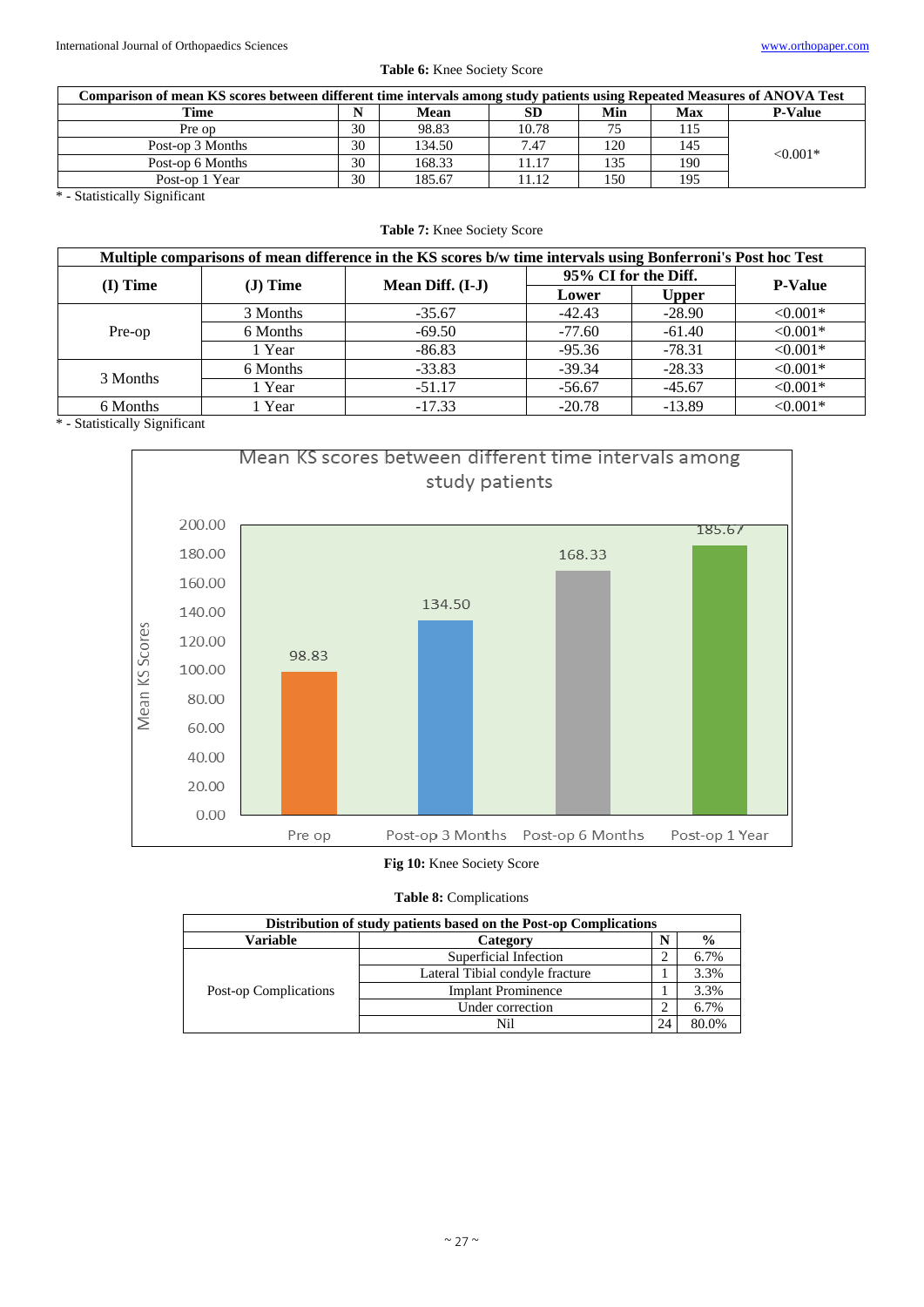

1 year follow up x ray

**Fig 12:** A 45-year-old Patient with bilateral OA knee of medial compartment operated within span of 6 months, images showing follow up x-ray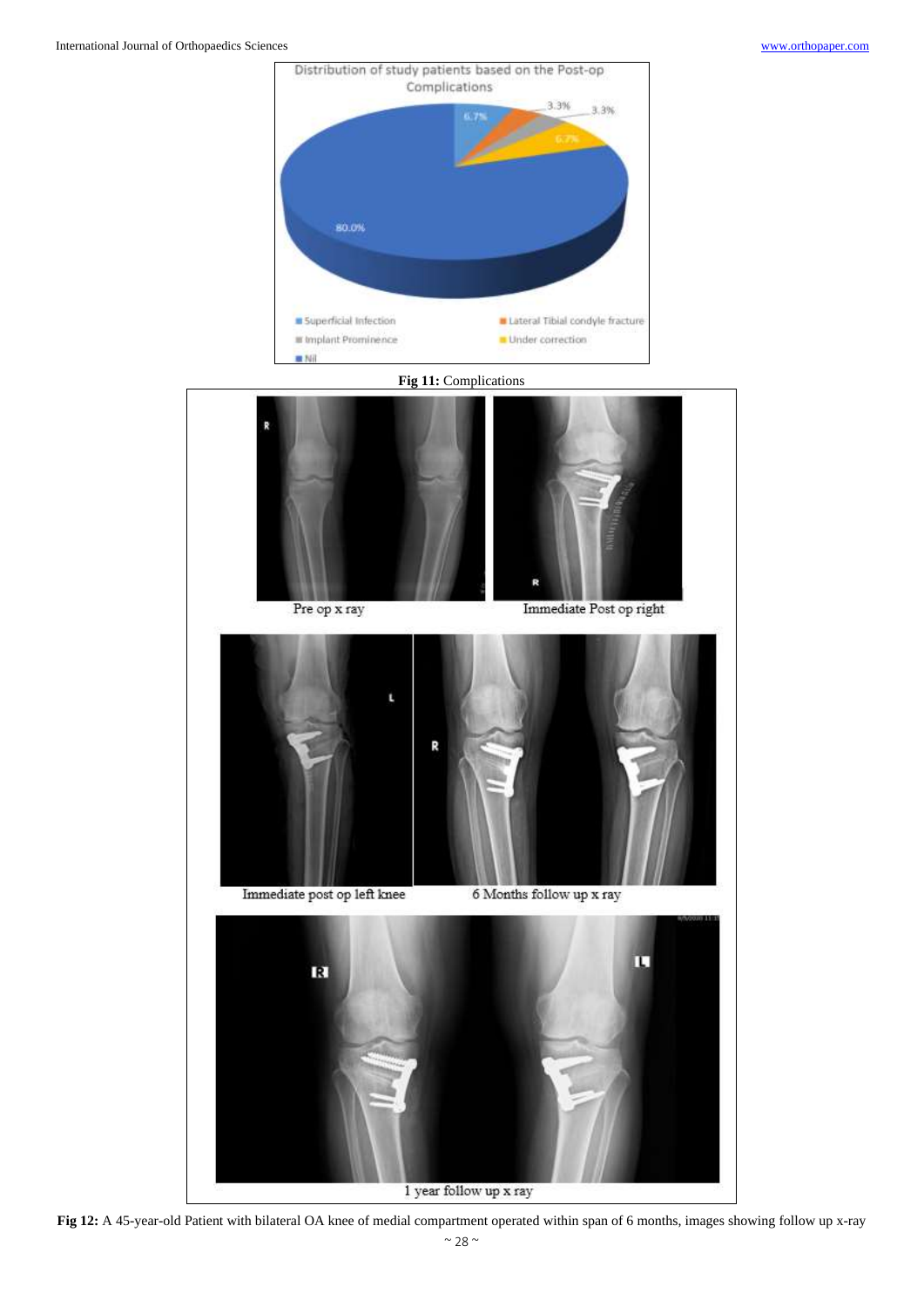## **Discussion**

In medial compartment osteoarthritis of knee due to shifting of weight bearing on medial side, results in more cartilage destruction and varus deformity. Total knee replacement and unicondylar knee replacement is not good option for young patients with good functional activities. High tibial osteotomy is ideal treatment for these patients to slow down the degenerative process [11, 12].

Song *et al* have analysed the complications of 90 medial opening wedge and 104 lateral closing wedge osteotomies. They stated that opening osteotomy is associated with lesser complications [13] . Luites *et al* stated intended correction was achieved more correctly with medial opening wedge technique [14].

In our study Out of 30 patients operated 10 were female and 20 were male, more number of male patients were reported in this study.

Out of 30 patients, 12 were between age group of 50 to 60 yrs and 13 Patients between 40 to 50 yrs., Osteoarthritis is disease of elderly patient, we selected the patients under 60 years in our study. Mean age in our study is 47 years. Most of knee are left knee.

Most of the study population i.e 43% population, are unskilled workers like Labourer, followed by skilled workers about 23% of the total study population, More than 11 patients in our study presented with a long duration of illness, which affected their day to day activities.

Body mass index (BMI) is the important factor to get the best outcome fallowing surgery, all study population are with less than 35% BMI, in which 53% with overweight and 47% with normal weight, with a mean BMI of 25.22%.

Come to the pre-operative deformity assessment, most of the patients who underwent surgery are i.e 50% are with a moderate degree of varus deformity, only 20% of patients with a severe degree of varus deformity on pre-operative evaluation, all patients are less than 200 varus deformity.

Slight overcorrection in HTO produces more satisfying results. However, the optimal degree of valgus angulation is still controversial.

Dugdale *et al*. recommended a 3-5 degree valgus mechanical axis, whereas other authors suggested 3-6, 3-7, or 7-9 degree. Conventry *et al*. reported that the 10-year survival rates were 63% in knees with 5degree valgus angulation, 87% in knees with 6-7 degree valgus angulation, and 94% in knees with  $\geq$ 8 degree valgus angulation.

In this study around 67% of patients shows post op 2-4 degree of valgus correction i.e acceptable according to literature, 2 patients they presented with under correction post operatively with the clinical and radiological poor outcomes on follow up The test results demonstrate the mean KS scores for different time intervals. The mean KS score for the pre-op period was 98.83  $\pm$  10.78, for the Post-op period 3 months was 134.50  $\pm$ 7.47, for Post-op 6 months was  $168.33 \pm 11.17$  and for the Post-op 1-year period was  $185.67 \pm 11.12$ . This difference in the mean KS scores between different time intervals was statistically significant at *P*<0.001.

Multiple pairwise comparisons of the mean difference in the KS scores between time intervals revealed that the Post-op 1 year showed significantly highest mean KS scores as compared to other time intervals at *P*<0.001. This was followed next by Post-op 6 months' time period showing significantly higher mean KS scores as compared to Post-op 3 months' time period and Pre-op period at *P*<0.001. Later, Post-op 3 months' period also showed significantly higher mean KS scores as compared to Pre-op period at *P*<0.001.

This infers that the KS scores significantly increased from Pre-op to Post-op 3 months, 6 months and 1-year period.

Complications in this study are minimal, 80% study population reported with no complications on follow up,2 patients presented with under correction, 2 patient had superficial infection within 4 weeks of surgery which was healed completely, one patient during surgery reported with lateral condyle tibia fracture which was immobilized shows union on after 6-8 weeks.

Total knee replacement after HTO has variable results. Amendola *et al*. In their study compared results of primary TKR with TKR following HTO. They concluded that previous osteotomy does not affect the results of knee replacement<sup>17</sup>. Karabatsos et al. in their cohort study stated that TKR following HTO is more challenging technically than primarily TKR18. Haslam *et al*. have poorer results in patients underwent TKR following HTO and are comparable to revision arthroplasty. Opening wedge osteotomies have advantage of preserving bone stock for future arthroplasty<sup>18</sup>

Limitations of study is short term follow up and small sample size. But this short term study shows that HTO is good option for unicompartmental osteoarthritis knee in young active patients.

# **Conclusion**

High tibial medial opening wedge osteotomy is a good option in the treatment of unicompartmental osteoarthritis knee in young and active individual. It relieves pain and improves functional outcome, HTO prevents further progression of the OA. Patients may not need TKR in future, Accurate preoperative planning and good surgical technique gives better results, Results will be maximum after 1 year of surgery, it does not affect future total knee replacement, Bone grafting is not needed for all patient.

#### **References**

- 1 Catherine Hui, Lucy Salmon J, Alison Kok, Heidi Williams A, Niels Hockers, Willem M. *et al.* Long-Term Survival of High Tibial Osteotomy for Medial Compartment Osteoarthritis of the Knee. The American Journal of Sports Medicine. 2011;39(1):64-70.
- 2 Snell RS, Ph.D., MD Clinical anatomy by regions. 8th edition. Lippincott Williams and Wilkins, 2007, 628-630.
- 3 Henriksen M. The significance of pain in knee joint loading during walking Ph.D., (dissertation on the internet) (Denmark): Aalborg University, Dec, 2006. (Cited 2012 Dec 1). Available from https://www.fysio.dk
- 4 Louis Solomon, David Warwick, Selvadurai Nayagam. Apley's System of Orthopaedics and Fractures.9th ed. Hodder Arnold, an imprint of Hodder Education, an Hachette UK Company, 2010.
- 5 Ajit Kumar Mehta, Mangal Parihar. Step by step high tibial osteotomy by hemicallotasis. 1st Ed. New Delhi: Jaypee medical publishers, 2012.
- 6 Behzad Heidari. Knee osteoarthritis prevalence, risk factors, pathogenesis and features: Part1. Caspian J internal Med, 2011, 2(2).
- 7 Joern WP, Michael Klaus U. Schluter-Burst, Peer Eysel. The epidemiology, etiology, diagnosis, treatment of osteoarthritis of knee. Dtsch Arztebl int. 2010;107(9):152-62.
- 8 Coventry MB. Osteotomy of the upper portion of the tibia for degenerative arthritis of the knee: A preliminary report. JBJS. 1965;47A:984.
- 9 Terry S, Canale James H. Beaty. Campbell's operative